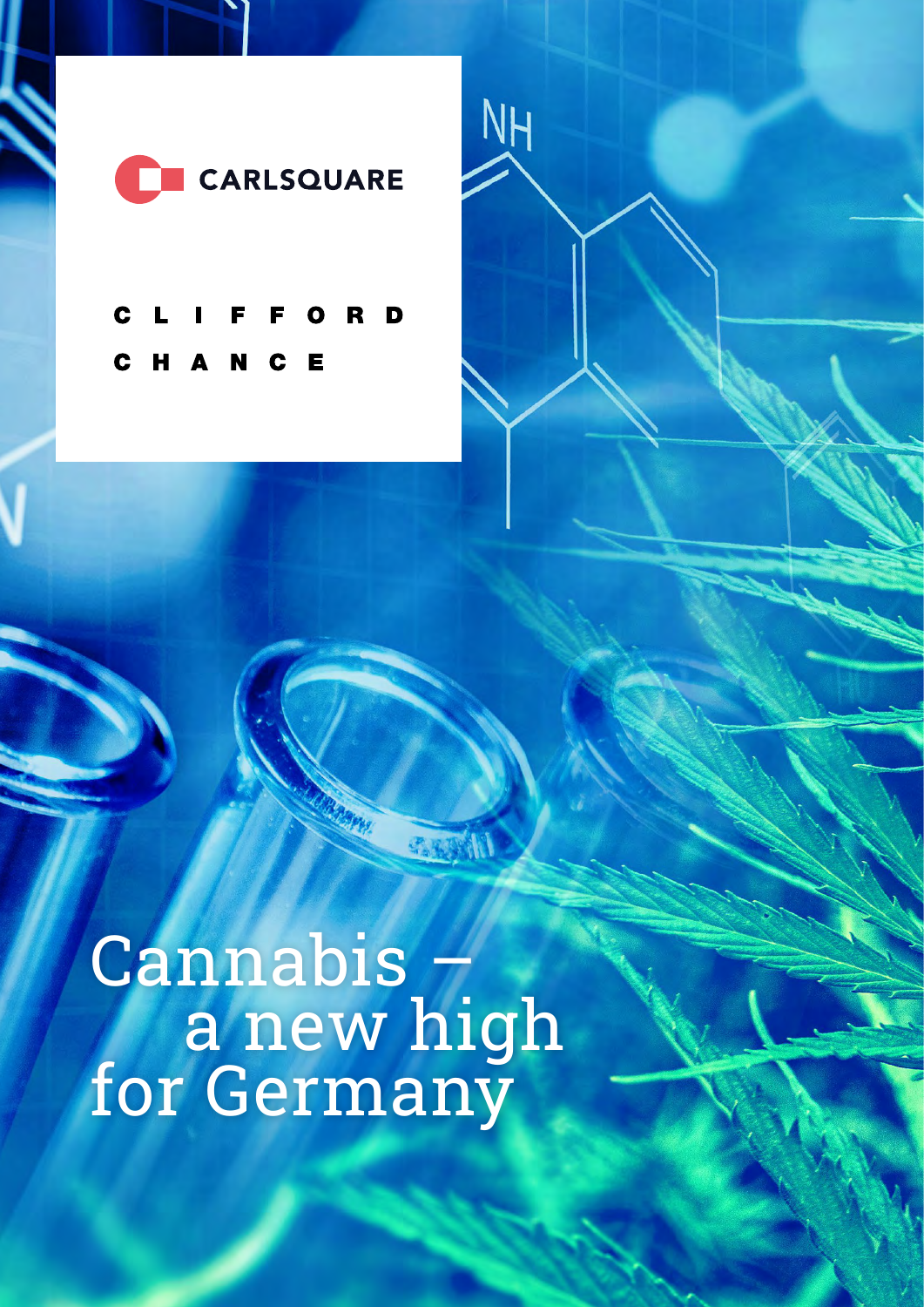

# **Two leading advisors to the cannabis industry and to investors in the space offer their thoughts on the impact the upcoming German legislative changes on recreational cannabis will have.**

The dedicated Healthcare & Life Sciences Group at **Clifford Chance** has been awarded Law Firm of the Year 2020/2021 for Regulated Industries (JUVE) due to its outstanding expertise in the cannabis legal space, adding to the list of recent accomplishments ranking "Tier 1" for healthcare and life sciences (Legal 500), for transactions in the pharmaceutical sector (JUVE) as well as for pharmaceuticals and medical devices law (JUVE). Clifford Chance has built a unique track record in advising clients from a broad range of industry sectors (including financial and strategic investors, banks, manufacturers, distributors, cultivators and wholesalers, retailers, and e-commerce platforms) on cannabis and cannabis-based products. Recent examples include advising:

- Sanity Group on the largest ever European series A round for cannabis-based products.
- Global private equity firm Permira on the acquisition of leading European CNS specialty pharmaceutical company Neuraxpharm with its medical cannabis portfolio.
- A global investment bank as an underwriter with respect to the envisaged IPO of a leading healthcare company with a portfolio including cannabis-based products portfolio.
- A global payment services provider and a leading international bank on the legal framework for cannabis-based products and related payment processing in all European countries.

**Carlsquare** – the No. 1 M&A advisor in Germany<sup>1</sup> – has previously assisted the owners of Canobo, the leading CBD brand in Germany, in raising funds from specialist cannabis financial investor Altitude Investment Management. They've also advised it on a potential transaction with Sydney-listed global player Elixinol and, more recently, advised the No. 1 e-commerce CBD brand house in the UK, "Blessed", on a sale to the Canadian listed cannabis company High Tide Inc. Carlsquare is currently advising a leading integrated player in the cannabis market in Germany on a combined majority sale and fundraising to finance a nationwide roll-out of a chain of cannabis dispensaries.

### **EXECUTIVE SUMMARY:**

We believe that it will still take some vears to implement suitable legislation and create an appropriate market environment to make recreational cannabis available in sufficient amounts to meet market demand in Germany. In a similar way to Switzerland, we suspect that Germany will try to justify the legalisation of recreational cannabis with higher legal and drug policy goals in view of the 1961 UN Single Convention on Narcotic Drugs. Distribution will presumably be initiated through pharmacies and then potentially extended to dedicated and licensed dispensaries after a transition period of several years. The pricing for legalised recreational cannabis will be competitive in comparison to prices on the black market in order to ensure that the key principles behind the legislation,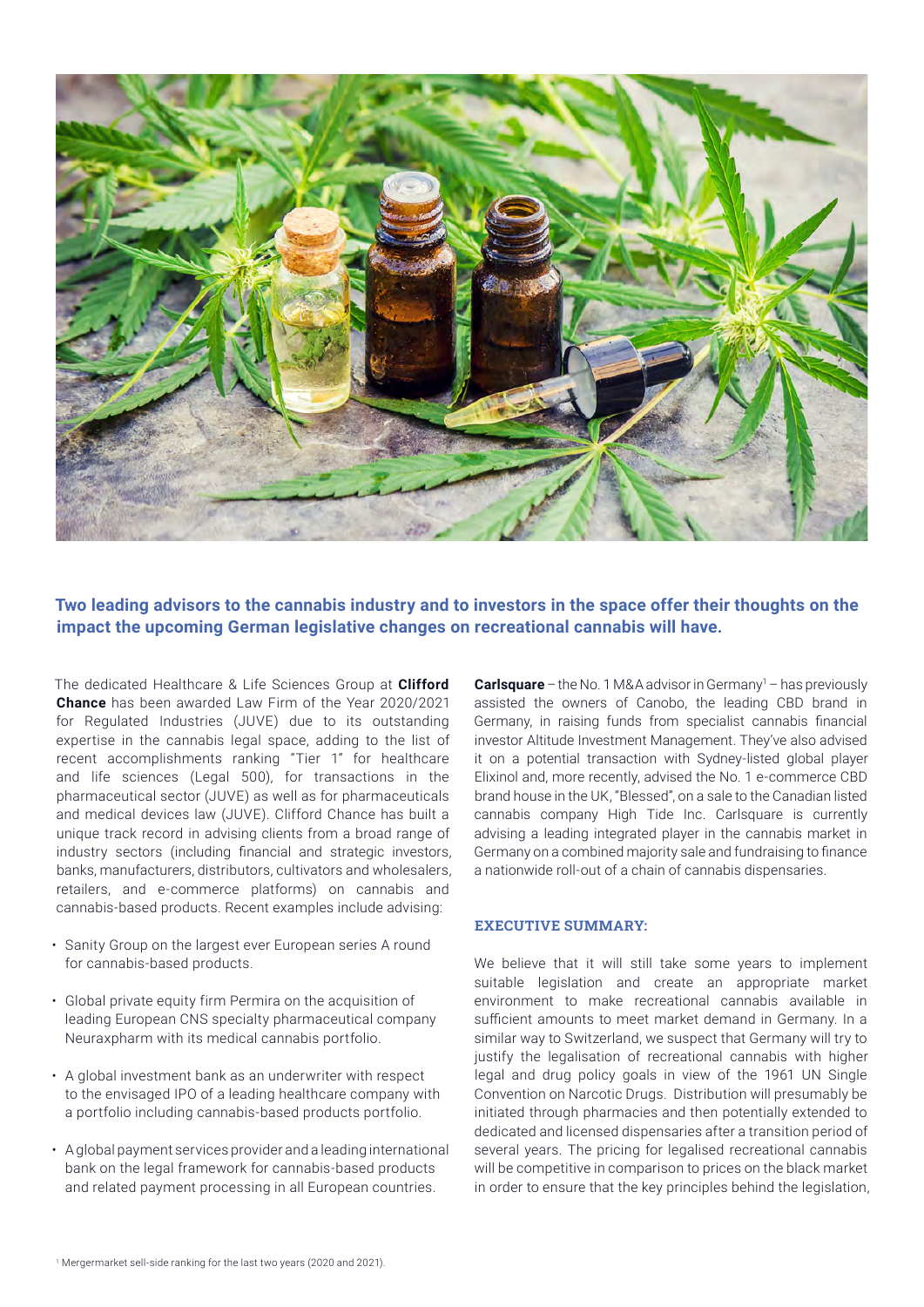namely maintaining health and safety and protecting young people, will be upheld. Given that distribution will likely start through the pharmacy channel, we believe that the main beneficiaries will be those players who sell via pharmacies already, as well as those who can quickly jump on and adapt to this distribution channel. The North American players wanting to play a part in the largest market for cannabis in Europe would do well to look at the parties already distributing via pharmacies and at those with the wherewithal to roll up a nationwide network of dispensaries in the mid to long term.

#### **What the agreement between the SPD, the Greens and the FDP says:**

*"We will introduce the controlled distribution of cannabis to adult end-consumers for recreational use in specially licensed shops"* (source: "Coalition agreement" of Nov. 26, 2021, translation by the authors, emphasis added)

The new German government therefore also intends to legalise the supply of **cannabis for recreational use in Germany** within the current legislative period. However, one of the key issues will be how to cultivate and supply the requisite volume of cannabis products under Germany's current legal framework. The reasons cited by the German government for its legalisation plans are maintaining health and safety (e.g. by regulating the ingredients and THC content of cannabis products for recreational use) and protecting young people (e.g. by running more prevention and awareness projects). The distribution of cannabis products for recreational use is also intended to take place only through licensed suppliers to ensure the individual products can be traced and verified, and consumers given appropriate advice. The plan is to re-evaluate and review the project four years after legalisation to see if it is suitable for implementation over the long term.

While the future legislation and regulation for the legal distribution and sale of legalised cannabis for recreational use is hotly debated behind closed doors, the authors will attempt to look to the future impact of possible legislative changes, outlining possible scenarios and describing their impact. We will initially discuss the supply chain side of the equation and then potential future issues related to the distribution of recreational cannabis. As experienced M&A and regulatory practitioners in the field, we try to gauge the impact of possible legislative changes on the availability of financing and valuation of players in the cannabis space.

#### **UPCOMING LEGISLATION: SUPPLY CHAIN ISSUES**

#### **What we know:**

A key issue, which has not yet been the subject of a great deal of general discussion, is the impact of regulatory change on the supply chain for recreational cannabis. Based on initial calculations, the relevant **demand in Germany will be – roughly – 400 tonnes per year** after legalisation. Currently, however, only 2.6 tonnes are cultivated for medical purposes. Although licensed cannabis growers in Germany have said they will be able to increase production at short notice and the German Minister of Agriculture has already announced that he wants to involve German farmers in the cultivation of

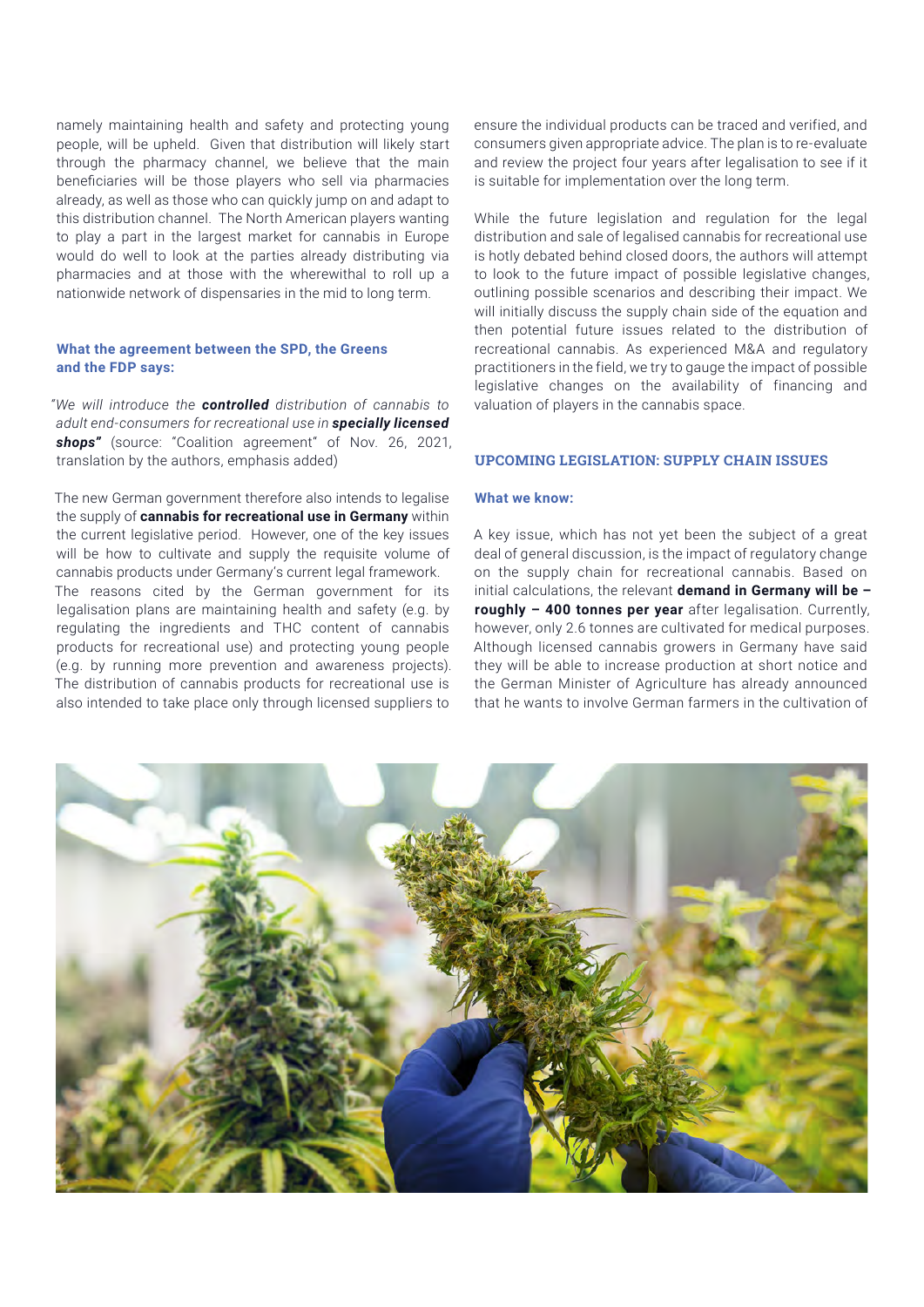cannabis, neither existing growers nor additional cultivation will be able to meet the forecast demand of roughly 400 tonnes per year at short notice, meaning that Germany would have to **rely on importing cannabis for recreational use.** 

The **1961 United Nations Single Convention** on Narcotic Drugs, however, expressly **prohibits the import of cannabis for recreational use.** On that basis, recreational cannabis could only be purchased from German producers, so **only a tiny fraction of the actual demand could be met.** 

Given this, a key issue will be where the recreational cannabis is going to come from if the supply grown in Germany is not even sufficient to satisfy the demand for medical cannabis and imports are not allowed under the 1961 United Nations Single Convention on Narcotic Drugs.

Other countries that have also ratified the 1961 UN Convention and are planning to or have already implemented the legalisation of recreational cannabis are facing similar challenges. Switzerland, for example, is currently planning a pilot project and trying to justify potential conflicts with the 1961 UN Convention with higher goals of establishing a healthorientated international drug policy based on human rights in the long term.

In contrast, the model currently practised in the Netherlands of merely tolerating the use of cannabis for recreational purposes could not be implemented in Germany because the German authorities are obliged by law to prosecute all criminal offences. This includes the organised sale or trade of recreational cannabis, as long as it is classified as a prohibited narcotic drug within the sense of the 1961 UN Convention.

While we cannot yet say how this conundrum will finally be resolved, we think it likely that Germany will follow the Swiss rather than the Dutch model and thus **try to justify the legalisation of recreational cannabis with higher legal and drug policy goals.** 

#### **UPCOMING LEGISLATION: PRICING ISSUES**

It is still largely unclear how pricing for recreational cannabis products will work. One conceivable option is for **no legal requirements to be put in place** at all – which seems to be what **most market participants expect.** However, some regional pharmacist organisations are already putting forward **proposals for fixed prices.** 

What is clear is that the pricing must be **competitive in comparison to prices on the black market** in order to ensure that the key principles behind the legislation, namely maintaining health and safety and protecting young people, are upheld. If black market prices for recreational cannabis products were considerably lower than official prices, it could not be assumed that the majority of consumers would switch to buying from legal sources, thus thwarting a key



objective of the legalisation of cannabis for recreational use in Germany.

So, to achieve the stated purpose of "drying out the black market", the after-tax retail price must be in line or – at least initially, as the distribution systems and the licensing regime is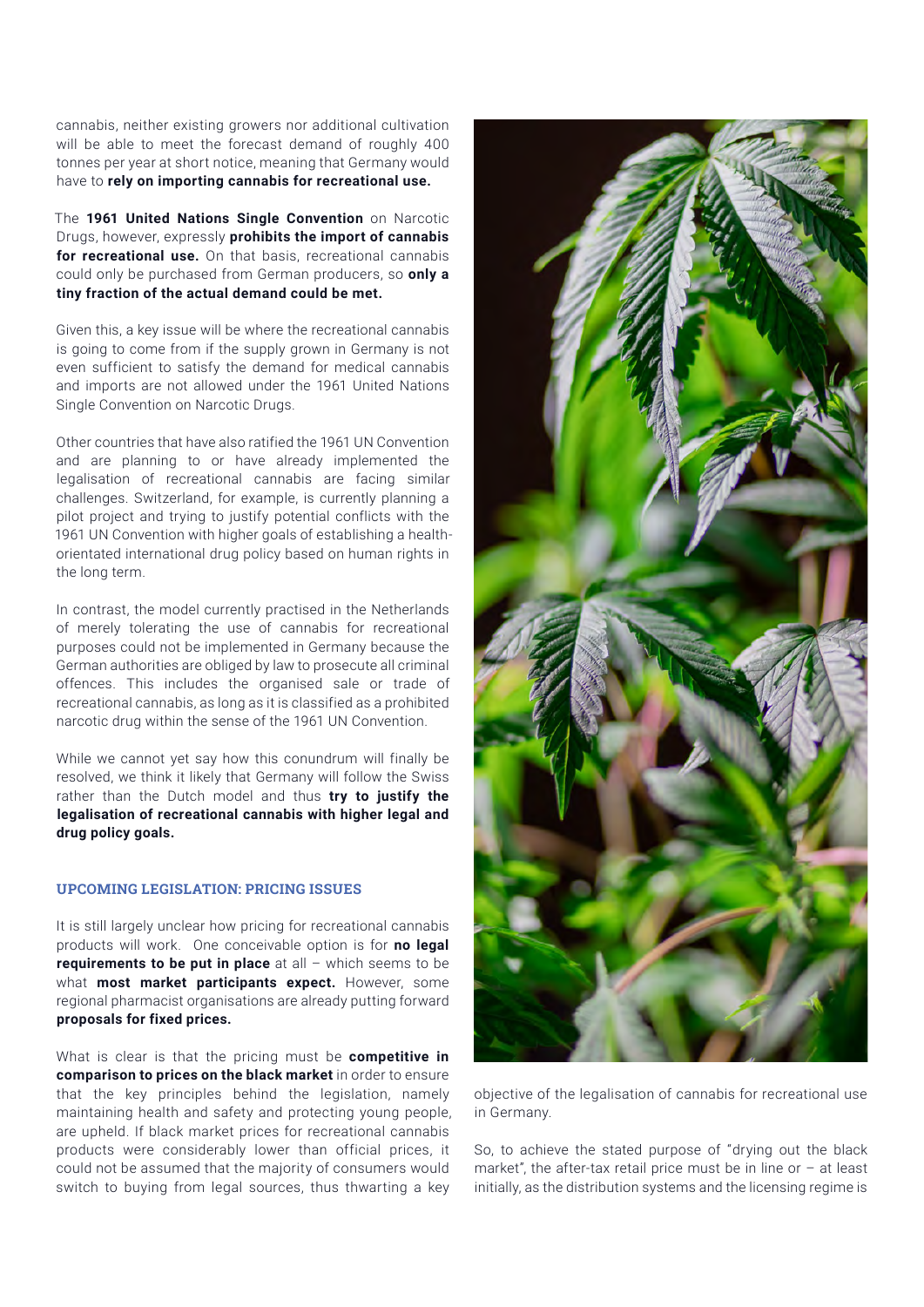

put in place and availability is limited – be significantly below the "street price" of roughly EUR 10 per gram on average.

## **UPCOMING LEGISLATION: DISTRIBUTION ISSUES**

#### **What we know:**

- The German coalition partners agreed to introduce a set of legislative proposals which will govern how the intention "to legalise cannabis for recreational use" will be implemented.
- For a trial period lasting four years, cannabis will be distributed to adult end-consumers via "specially licensed shops".
- The existing legislation regarding CBD and medical cannabis remains intact and untouched by this agreement.

#### **What we infer or speculate:**

One of the central questions for the distribution of recreational cannabis in Germany will be the licensed shops through which the products can be dispensed. Distribution via pharmacies, via licensed retail dispensaries or via **a newly created category of licensed cannabis shops** could be considered. In short, we believe that recreational cannabis regulation will take its cue **from the regulation in place for pharmacies,** and that consequently recreational cannabis will be **initially available at pharmacies only** and – possibly after a transition period of several years – also or exclusively **at dedicated dispensaries.**

It is debatable whether the initial distribution of cannabis for recreational use through pharmacies would be compliant with German pharmacy law. A key purpose of pharmacies – according to the law – is the dispensing of medicinal products and medical devices that require a pharmacist's advice, as well as the provision of health-related information on these products. Thus, recreational cannabis does not fit well with this core purpose for pharmacies. At the same time, some pharmacists' associations in Germany have already identified a potential new lucrative business and claim that only pharmacists can reliably advise on the responsible use of cannabis. The Federal Union of German Associations of Pharmacists (ABDA) is referring to a "conflict of healthcare objectives" because, although pharmacists are not supposed

to supply narcotic drugs for recreational use, if cannabis was to be legalized for such purposes in Germany and a safe distribution system was required, pharmacists would be better placed than anyone else to offer such a system.

#### **Which scenarios do we see?**

Essentially two, but there could be a mix or a transition from one to the other: a transitory or permanent distribution via pharmacies and/or a stand-alone or dual scenario with "specially licensed shops". "Specially licensed shops" could be subject to a rather tough regulatory system where the licence regulation is going to be similar to the rather strict requirements which pharmacies or drug dispensaries are required to meet in Germany.

With it not being possible to roll out such strictly regulated dispensaries on a large scale in the short term and to staff them with sufficiently qualified personnel, we consider it conceivable that, at least for a transitional period, recreational Cannabis could also temporarily be dispensed exclusively via pharmacies. Since the entire legalisation project is to be re-evaluated after four years, it also cannot be ruled out that the Federal Government and German legislators might then even come to the conclusion that pharmacies – should they initially be included in the distribution of recreational cannabis – may be very well suited for this purpose. Further consideration could then be given to having future distribution not being organised exclusively via specially licensed shops, but in a kind of dual distribution system via both pharmacies and licensed dispensaries. Whether e-commerce providers and direct delivery services will also benefit from the legalisation of recreational cannabis in Germany will depend on whether, and to what extent, e-commerce and delivery services will be permitted (e.g. domestic versus crossborder) and where the relevant service providers will be based (i.e. inside or outside Germany).

Given the similar target groups and supply chain, we believe that the market for recreational cannabis will be dominated by existing participants in the CBD market, which also deliver to pharmacies. We have developed three possible scenarios to inform our thinking about the likely timetables, the market in the mid-term and – most importantly from an M&A perspective – the impact on the valuation of various market participants in the CBD space. The key unknown is the regulation of the distribution system.